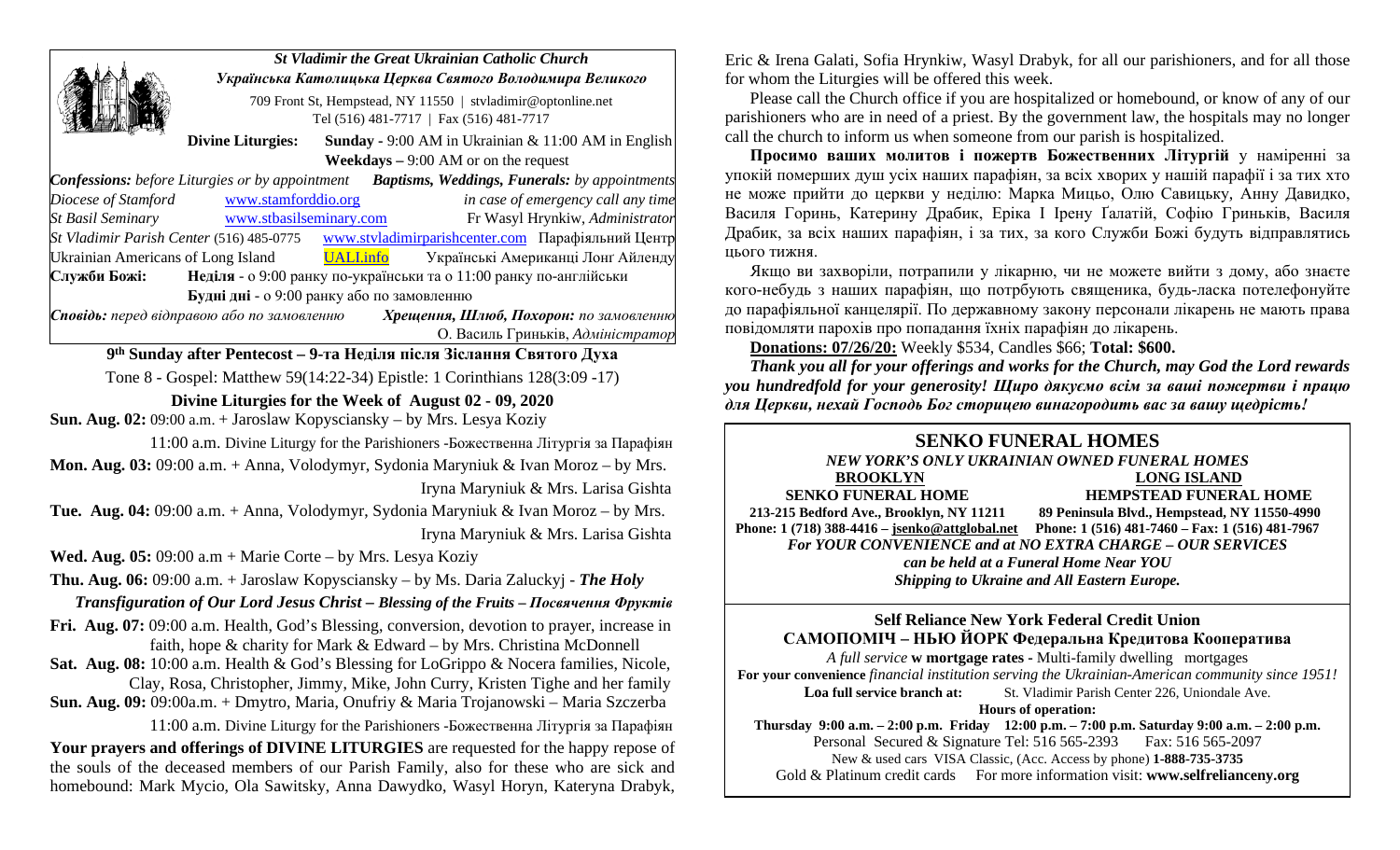#### **Parish & Community Events 08-02-20**

**August 09: Parish Committee** meeting in the Church hall at 12:30 PM.

**August 01-09**: **66th Annual Holy Dormition/Assumption Pilgrimage 2020 A Virtual Experience due to the Covid -19 Pandemic.** Dear Pilgrims, Due to the pandemic, our 66th Annual Holy Dormition/Assumption Pilgrimage will be a very different experience for you, our pilgrims, as well as for our Sisters and Clergy. Although physically separated from one another, we will remain "united" under the Omophor of the Mother of God, who we honor each year at this time. The holy grounds of Sloatsburg will be barren of pilgrims standing in lines for Confession, for the Healing of the Sick, for the spiritual nourishment of the Holy Eucharist, as well as standing in line for pyrohy and holubchi. However, the Sisters Servants hope to fill that "pilgrimage void" by coming into your homes through live-streaming the Divine Liturgies and other services throughout the Pilgrimage week. The theme of this year's Pilgrimage is *"Mother of Tenderness, be our Strength."* If there was ever a time in our country and our world when we need the tenderness and strength of Our Lord and the Theotokos to help us respect, care for and support each other, it is NOW, during these challenging times! Listed in this Special Issue, are the schedule of Pilgrimage services and the access links to them. We have also provided you with a form so that you may request a Divine Liturgy and/or light a candle for your special intentions.

To access the link for the Pilgrimage celebrations and novenas, you will need to go to our website: **www.ssmi-us.org** and the links will be posted on the HOME page beginning August 1st. The request forms will also be available on-line on our website: **www.ssmius.org**. *Sister Kathleen Hutsko,* SSMI Provincial Superior.

The schedule of the on-line services and registration forms of the prayer intentions also available on the desk at the entrance into Church.

\*\*\*\*\*\*\*\*\*\*\*\*\*\*\*\*\*\*\*\*\*\*\*\*\*\*\*\*\*\*\*\*\*\*\*\*\*\*\*\*\*\*\*\*\*\*\*\*\*\*\*\*\*\*\*\*\*\*\*\*\*\*\*\*\*\*\*\*\*\*\*\*\*\*\*

## **Flood Aid to Ukraine July 16, 2020** Prot. # 124/20 O

Dear Reverend Fathers, Deacons, Religious Men & Women and Beloved Faithful of the Eparchy of Stamford: Слава Ісусу Христу!

As most of you are aware, in June, parts of western Ukraine were hit by torrential rains that caused devastating floods over wide areas. The Oblasts of Ivano-Frankivsk and Chernivtsi were the worst affected. As a result of the rains, over 4600 homes were lost or flooded, and 550 km of roads and 90 bridges were washed out. Three people lost their lives and thousands of others were forced to evacuate their homes and leave behind their possessions.

Our suffering brothers and sisters in Ukraine need our help. Our Patriarch, His Beatitude, Sviatoslav has written an appeal letter on their behalf, asking us: "to show Christian solidarity and social service, so that those who are suffering might receive assistance as soon as possible. I appeal to all communities of our Church in Ukraine and throughout the world, to act in the spirit of the Good Samaritan of the Gospel, to support those who are deprived of their homes and have come face-to-face with misfortune."

In response to our Patriarch's request, I ask you dear Fathers to conduct a special collection in your parish to help our brothers and sisters in need. The funds collected will be sent to 'Caritas' organizations active in our Church in Ukraine. They have already been purchasing and distributing food, clothing and other necessities and will continue to do so because the need is still great.

Please forward your donation to the Stamford Eparchy Office located at 161 Glenbrook Road, Stamford, CT, 06902 and **make all checks payable to the "Eparchy of Stamford" with the notation "Flood in Ukraine".** 

Your donation, no matter how small or large, will change someone's life for the better. And please remember the people of the affected areas in your prayers. God bless you for your generosity.

Sincerely in Christ, Most Rev. Paul Chomnycky, OSBM

Bishop of the Ukrainian Catholic Diocese of Stamford

\*\*\*\*\*\*\*\*\*\*\*\*\*\*\*\*\*\*\*\*\*\*\*\*\*\*\*\*\*\*\*\*\*\*\*\*\*\*\*\*\*\*\*\*\*\*\*\*\*\*\*\*\*\*\*\*\*\*\*\*\*\*\*\*\*\*\*\*\*\*\*\*\*\*\*

#### **The Rosary Altar Coffee Shop** is closed for the summer.

**IMPORTANT TO REMEMBER FOR EVERYBODY** that before and after the Divine Liturgy it is requested to keep silence in the Church. The Church is the house of God, so do not interrupt those faithful who try to concentrate on the prayer before and after the Liturgy.

**Our Senior Citizens Catholic Club** with President Ed Orinkawitz welcomes all seniors. Members meet every Monday morning at 10:00AM at our Parish Center. The venue consists of vital and pertinent information, guest speakers, Bingo and fascinating conversations. Come join the fun.

**Dear parishioners, you may see the broadcasting of Ukrainian Catholic Church on the internet TV, webpage: [zhyve.tv](http://www.ugcc.org.ua/) or on [www.youtube.com.](http://www.youtube.com/)**

**Dear parishioners,** Representative of the Village of Hempstead Mr. Fred Sanders notified us that we can park in the Village of Hempstead parking lot next to the Fire House across from the Church as long as there are no activities going on at the Fire House.

**NEW PARISHIONERS:** we, as one Parish Family, welcome all new parishioners to our Parish, **Saint Vladimir the Great Ukrainian Catholic Church**! We encourage those who are not registered yet in the list of our Parish family, please, stop by the rectory or introduce yourselves to the priest in the Church after Liturgy for registration. We look forward to meet you. Remember your Church contributions are tax deductible if you are registered in the parish and give your contributions in the envelopes with your name or your registration number.

**YOUR WILL:** a will is one of the most important documents you will ever sign. Think for a moment about the work your possessions would do for your rewards even in eternity if you will make your will for the support of your Church.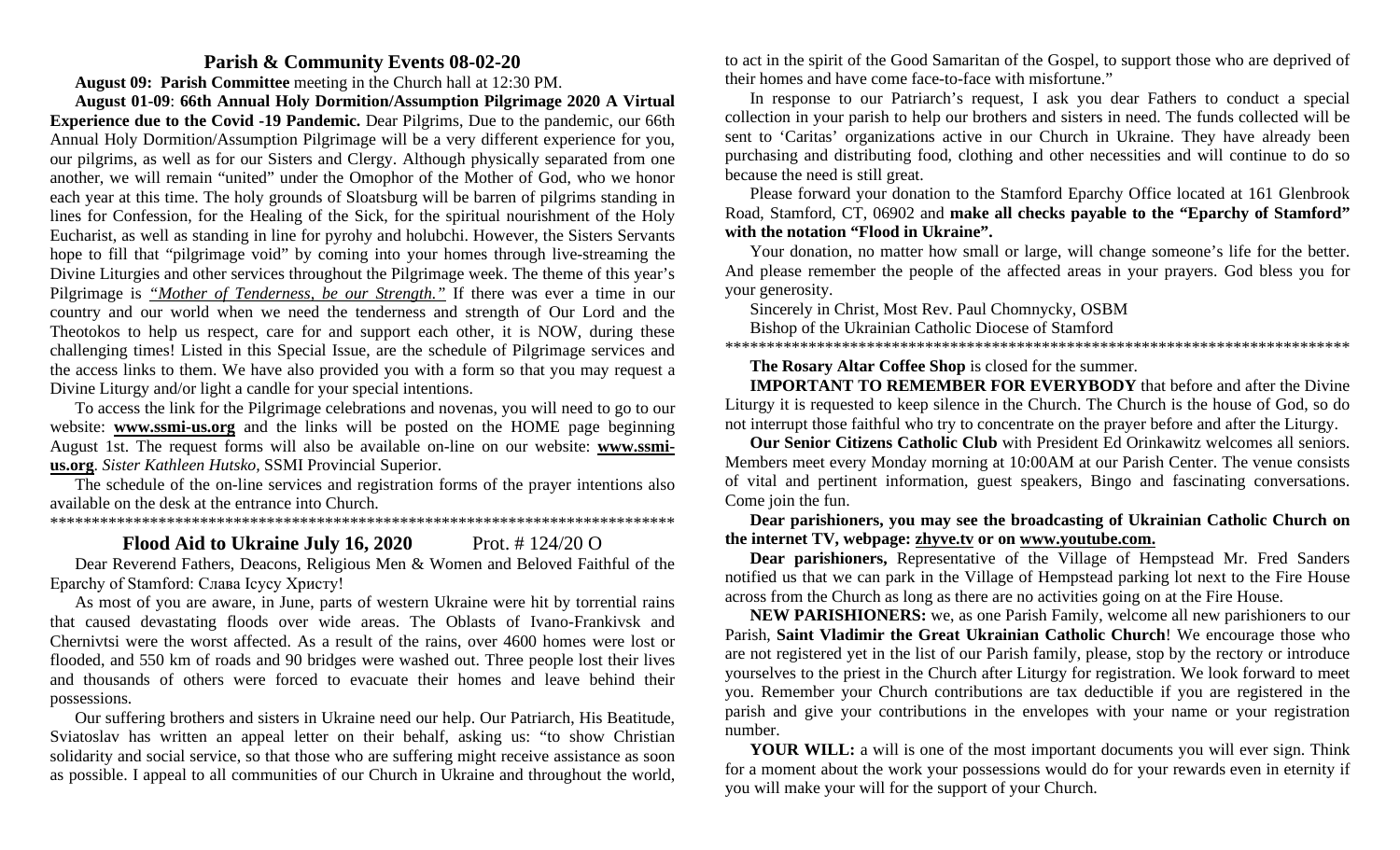## **A Prayer for Peace in Ukraine**

Heavenly Father, Your Son taught us *"Blessed are the Peacemakers for they shall be called Children of God."* At this hour, we fervently pray that Your Holy Spirit may inspire men and women in Ukraine to become Peacemakers.

May they seek reconciliation and dialogue and end the violent confrontation and killing. May they restore tranquility to their nation and human rights, democratic principles and religious liberty to their troubled land!

God, our Father, we beseech you to comfort the suffering, heal the wounded and accept the souls of the departed into Your Heavenly Kingdom.

And may the Most Holy Mother of God, extend Her Blessed Mantle of Protection over Ukraine. And may each of us always live our lives as instruments of Your Peace. Amen.

# **Парафіяльні і Громадські оголошення 02-08-20**

**9 серпня:** Засідання Парафіяльного Комітету в залі під Церквою о 12:30 год. після обіду.

**1-9 серпня:** Цього року нам дано особливе благосло- вення. Проте можимо духовно єднатися молитиві кожен день пеpед-Успенською Дев'ятницю через дар он-лайн молитви. Просимо Вас єднайтеся духовно в молитві за ваші наміри, наміри світу та нашої Церкви. Скористайтеся благос- ловенням води та квітів та благосло- вення хворих. Приготуйте воду і квіти, щоб під час Божественних Літургій ви могли б посвятити. Знайдіть час, щоб помолитися з нашими розважаннями, які будуть доступні протягом Прощі. Зробіть це особливим часом молитви з вашою родиною та друзями, і дай Боже, щоб ми всі змогли бути разом знову на 67-ій Успенській Прощі, 14-15 серпня 2021 року.

**ПОСИЛАННЯ НА ДОСТУП НА ОН-ЛАЙН**: Для доступу до посилання на Дев'ятницю та Прощу, вам потрібно буде зайти на наш веб-сайт: **www.ssmi-us.org,** а посилання будуть розміщені на ГОЛОВНIЙ сторінці, починаючи з 1 серпня.

Літургійні служби та молитовні розважання будуть доступні за посиланням на пряму трансляцію у визначений час, а потім у будь-який час, коли Вам буде зручно.

Копії розкладу Богослужень і форми для пожертв на Богослуження також наявні на столику при вході до Церкви.

**Обслуговування кавою з булками після Служб Божих** у залі під Церквою протягом травня, червня, липня і серпня припинено на літній період.

**ЗУАДК** в порозумінні з Посольством України переводить допомогову збірку на різні потреби, особливо на оборонну здатність українського війська. Тож з цією метою у Федеральній Кредитовій Кооперативі Самопоміч у Ню Йорку відкриті рахунки: 1) – для потерпілих людей у наслідок сучасних подій; 2) – для підтримки Українського Війська; 3) – для підтримки Національної Гвардії. Додаткові інформації можете одержати у кредитівцi.

**НОВІ ПАРАФІЯНИ:** ми, як одна Парафіяльна Родина, вітаємо всіх нових парафіян у нашій Парафії, Українській Католицькій Церкві Святого Володимира Великого! Заохочуємо тих хто ще не записався до нашої Парафіяльної громади, зареєструватись у парафіяльній канцелярії, або підійти до священника в Церкві після Божественної Літургії, щоб заєструватись. Ми з приємністю чекаємо зустрічі з вами. Пам'ятайте, що вашi пожертви на церкву завжди зменшують вашi податки, якщо ви даєте свої пожертви в конвертаx з вашим iм'ям, або з реєстрацiйним номером у парафiї.

**ВАШЕ ЗАВІЩАННЯ:** завіщання – це найважливіший документ, який Ви будьколи підпишете. Воно може стати виявом вашої особистої оцінки. Задумайтесь на хвилину про ту нагороду, яку може дарувати вам ваше майно навіть у вічності, якщо ви зробите завіщання на підтримку своєї Церкви.

# *Молитва за порятунок України*

Господи Ісусе Христе, Боже наш! Прийми від нас, недостойних слуг Твоїх, щиру молитву і, пробачивши нам гріхи наші, згадай всіх ворогів наших, які ненавидять і кривдять нас, та з великої милості і справедливости Твоєї врозуми і наверни їх. Невірних та безбожників до християнства та благочестя прихили, а християн навчи ухилятися від зла і творити добрі вчинки. Нас же всіх і Церкву Твою святу всесильною Твоєю рукою від всіляких злих обставин милостиво звільни.

Страждаючу землю Українську від лютих ворогів видимих і невидимих оберігай і воскреси християнську Київську Русь, а від вірних слуг Твоїх, які в терпіннях і смутку день і ніч звертаються до Тебе, багатостраждальні звернення почуй, милостивий Боже наш, та виведи з терпіння життя їхнє. Подай нам мир і тишу, любов і утвердження у вірі та швидке примирення людей Твоїх, яких Ти чесною Своєю Кров`ю відкупив. А тим, хто відступився від Тебе, та не шукає Тебе, - прояви Себе, щоб ніхто з них не загинув, але розумом до істини прийшов та врятувався. Щоб ми всі разом з однаковими думками та в безперестанній любові прославляли Пресвяте Ім`я Твоє, бо Ти є терпеливий і не злобний Господи, на віки вічні. Амінь.